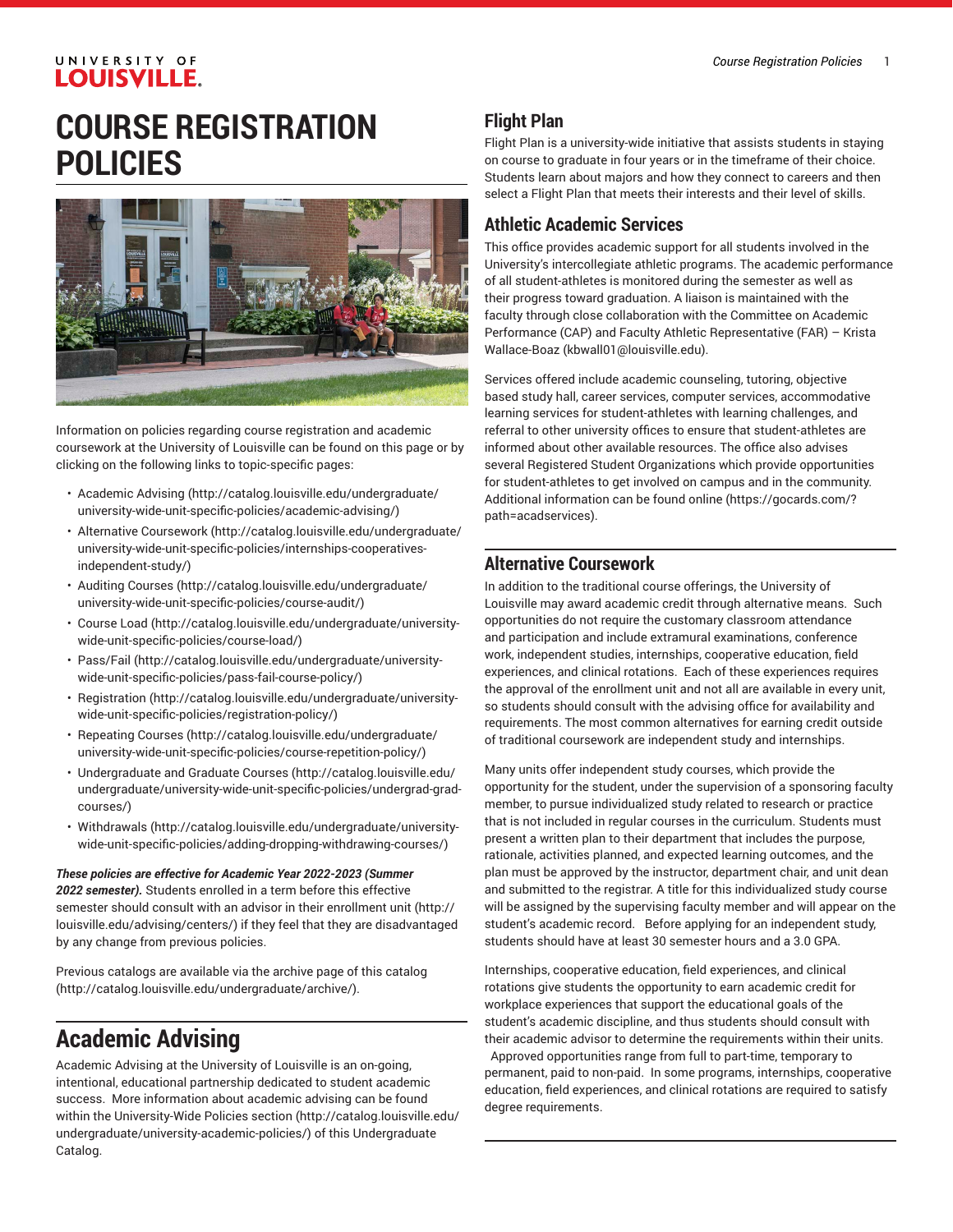#### *Course Registration Policies* 2

#### **Auditing Courses**

Audited courses do not earn credit, although the transcript will indicate that the course was taken as an audit. Because audit status is offered only on a space available basis, students may not register for a class in an audit status during early registration, nor may a student change from graded to audit status during that period. Students may register for classes in audit status during regular registration and then only with the written approval of the instructor of the course. Not all instructors allow auditors. Work expectations of auditors can vary across courses and instructors, and the specific work expectations that will warrant the audit designation on the transcript should be confirmed with the instructor facilitating the course. Auditors who do not fulfill the work expectations may be withdrawn from the course with a grade of W noted on the transcript.

Students who have registered in audit status will not receive credit for the course unless their registration has been changed officially from audit to credit by the published deadline for such a change. Students are allowed to change from audit to grade status or from grade status to audit status at any time from the beginning of regular registration through the last day to add a class with approval from the course instructor. Students are advised that such approval is the instructor's prerogative, subject to completion of course prerequisites, and that audit status may have implications for financial aid eligibility. Any change of status must be submitted on a Drop/Add and Grade Type Change Form and turned in to the Registrar's Office by the deadline. Students admitted to the unit as Auditors are not eligible to take courses for credit and may not change their class registration from audit to credit.

Students are cautioned that auditing a class cannot substitute for taking the course for credit if that course is part of the credit hour requirement for graduation, including both college-wide and major requirements. Any required course taken as audit must be retaken for credit in order to be counted toward a degree. Students are advised to consult with their academic advisor to determine if registration in audit status is appropriate. Students may enroll for credit in any course which was taken for audit, in a semester subsequent to the semester when the course was audited, provided those students have been admitted to the unit on a basis that confers eligibility to take courses for credit. If students take a course for both audit and credit, the transcript will show both entries.

#### **Course Load**

All baccalaureate degree programs require at least 120 credit hours, but more may be required in some programs. A typical schedule in the fall and spring semesters is 15 semester hours, but may vary by semester and program from 12 to 18 hours. Some programs also have planned summer loads.

Students may need to prove full-time/half-time status in order to be eligible for dependent insurance and to defer repayment of some loans, among other reasons. Definitions of full-time/half-time are defined according to federal government regulations for financial aid recipients. Students will be certified as full-time if registered for 12 or more hours in any semester, including summer. Cooperative internships also qualify for full-time status in some units. For half-time status, students must be registered for a minimum of 6 hours during any semester, including summer.

Students in good standing typically may take no more than 18 hours in the fall and spring semesters. Under special circumstances, students who have completed a minimum of 30 hours at UofL and who have a

cumulative grade point average of at least 3.0 may request permission through their advising center to take an overload. For the summer semester students are limited to 4 hours in the three-week summer session and 7 hours during each of the five-week summer sessions. For the winter session, students are limited to 4 hours. Typically, there are no overloads for summer and winter, though overload approvals may vary by unit. Permissions are handled by procedures determined by the Dean's office in each unit, and some units may accept petitions for course overloads above those listed above.

Students on academic warning or probation and students admitted in conditional status are limited to 14 hours during the fall and spring semesters and to a total of 10 semester hours during the summer sessions. See unit-specific policies for possible further restrictions.

#### **Pass/Fail**

Undergraduate students in good academic standing may enroll in one undergraduate course each semester on a pass/fail basis, provided that the course is not used to meet a general education requirement, a programmatic requirement at either the degree program or college level, a prerequisite requirement for admission to a degree program, or a foreign language requirement for a degree program. Courses completed on a pass/fail basis will not be assigned any quality points, but credit will be given if the grade assigned is a P. If the grade assigned is F, it will be calculated in the student's grade point average. No changes from letter grade to pass/fail, or vice versa, may be made after the University's deadline to withdraw from a course. No letter-grade equivalent for a P grade will be assigned or reported. This policy will not apply to courses taught only on a pass-fail basis, such as some internship and field experience courses.

#### **Registration**

Students may register for courses during the priority early registration period before the beginning of the semester. A student's first opportunity is based on classification and alphabetic rotation. The early registration period is then followed by regular and late registration. The registration calendar for any term is published online by the office of the registrar. Initial registration and any later registration changes are usually completed by students through the registration link of the ULink online portal.

Initial registration must be completed by the date announced by the registrar, typically the fifth day of classes. Students may make adjustments to their course schedule until the end of the first week for regularly scheduled fall and spring courses. For summer courses and courses with atypical duration, the last date to adjust schedules is specified by the registrar in the official registration calendar. This last day to adjust schedules is referred to as the last day to drop/add.

Students may add courses to their schedules until the last day to drop/ add. No signature or other authorization is required if the added course is open for enrollment, if students meet all course prerequisites, and if such additional courses do not raise the students' credit#hours for the term above the maximum allowed by the students' enrollment unit or academic standing. If the addition increases the tuition cost for the semester, the additional payment must be settled with the university bursar by the last day to drop/add.

Students can place their names on the waitlist for a course that is closed. Students are automatically moved from the waitlist to registration in the course as spaces open until the end of the first week of classes.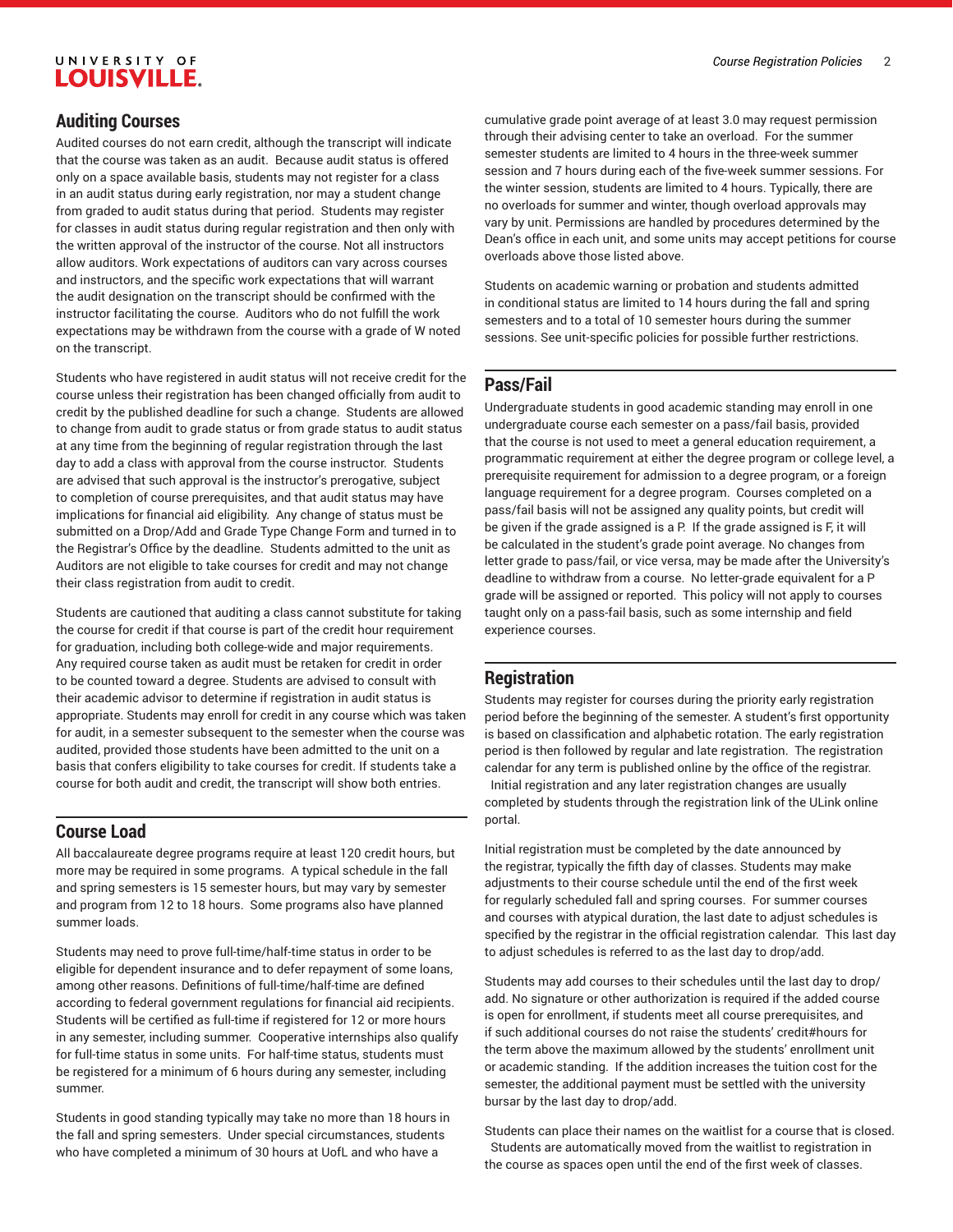Students may add their names to the waitlist until the third day of classes for regularly scheduled fall and spring courses, and the first day of classes for summer courses.

Students may drop a course from their schedule until the last day of drop/add. Courses that are dropped during the regular registration period are not listed on the transcript. Students should consider how dropping a course will affect their Flight Plan status, their progress toward their degree and their financial aid eligibility. Students who stop attending a class but fail to complete the drop process, regardless of the date when they stopped attending the course, will be given the grade of F for the course.

Students who wish to enroll in concurrent courses at another institution should consult their academic advisor before registration to ensure proper enrollment and recording of courses. Students in good standing who have earned a minimum of twelve hours may be able to cross register at other universities in the Kentuckiana Metroversity consortium.

Cross registration is permitted on a space-available basis at the discretion of the member institutions. The combined program of work in all institutions may not exceed the maximum course load permitted for students at the University of Louisville. Failure to follow these guidelines may result in loss of credit or in ineligibility to transfer the credits from the other schools toward the requirements for graduation.

#### **Repeating Courses**

Students are allowed to repeat a course only once, with the most recent grade counting for grade point average calculation and towards degree requirements. Students are advised to weigh carefully the trade-off between 1) possibly improving their academic standing by repeating a course and earning a higher grade, and 2) the investment of time and money in repeating courses.

Students may petition to repeat a course more than once through a process determined by each academic unit.

Although all grades are displayed on the official transcript, repeated courses cannot receive double credit in hours required for the degree and count only once toward graduation.

This policy only applies when the repeated course is the same course at as the original and is taken again at UofL. If a student repeats an equivalent course at another institution, the UofL program requirement can be satisfied with an appropriate transfer grade, but the transfer grade will not be included in the UofL GPA calculation and the original UofL grade will not be removed from the UofL GPA calculation.

Students may only receive federal and state financial aid funds one time for retaking previously passed coursework. Students should speak with a financial aid advisor about the impact on financial aid before making the decision to repeat a course that was previously passed.

#### **Undergraduate and Graduate Courses**

Students must have completed the proper prerequisites to register for any course. It is the student's responsibility to know the prerequisites for a course by checking the course description section of the online university undergraduate catalog. While some of these courses are open to all students enrolled in the University of Louisville, many are restricted to students in certain programs.

The dean's office in each unit reserves the right to administratively withdraw students from courses based on academic policies.

The units also reserve the right to cancel without prior notice any courses listed in the Schedule of Classes, and to cancel any course that does not have an adequate enrollment at a reasonable time during the registration period for the semester. The university attempts to provide all courses required for graduation frequently enough to ensure that no student's degree will be delayed by course unavailability, but the university cannot guarantee that such delay will not occur.

University of Louisville undergraduate students typically take courses at the 100 through 400 level. Courses numbered below the 100 level are not used in calculations of earned hours or the university grade point average. Courses numbered at the 100 and 200 level are primarily for freshmen and sophomores, and such courses generally contain introductory or basic material. Courses numbered at the 300 and 400 level are primarily for juniors and seniors, and such courses generally contain advanced undergraduate material.

Courses at the 500-level may be open to both advanced undergraduate and graduate students. Courses numbered at the 600-level and above are for graduate students only. Undergraduate students requesting to enroll in a 500-level course for graduate credit or in a 600-level course may do so only with special permission of the instructor in the course and the dean of the student's enrollment unit, be registered for at least one undergraduate course, have earned at least 60 credit hours of coursework at the undergraduate level, and have a cumulative GPA of at least 3.0. A maximum of nine (9) credit hours of graduate coursework may be applied to the undergraduate degree. Such graduate level courses will satisfy requirements toward the undergraduate degree and therefore cannot be used for subsequent graduate credit.

In rare cases, undergraduate students at the University of Louisville who are within six (6) semester hours of completing the baccalaureate requirements and who are enrolled in a graduate course may obtain graduate credit at the University of Louisville. This can only occur if the course has not been used to satisfy part of the baccalaureate requirements, and if the chair of the department involved and the unit dean approve.

#### **Accelerated Bachelor's/Master's Option**

Undergraduate students enrolled in accelerated programs are eligible to register for graduate-level coursework. Students must apply for admission to the program no later than the end of their junior year to be eligible enroll in graduate coursework in their final year of the program.

The student may take a maximum of nine (9) credit hours for graduate credit, which will also apply to the requirements for the baccalaureate degree. Those nine (9) credit hours of graduate credit must be transferred to the student's graduate record after the student completes one semester as a graduate student.

See specific degree programs for further requirements.

#### **Withdrawals**

Students may *withdraw* from courses after the drop/add period up until the withdrawal deadline. A grade of W (withdrawal) will be posted to students' transcripts. The hours count as attempted hours but do not count as earned hours, and the grade will have no effect on the students' grade point averages. Students withdraw by using the registration link of the ULink online portal. No signature or other authorization is required